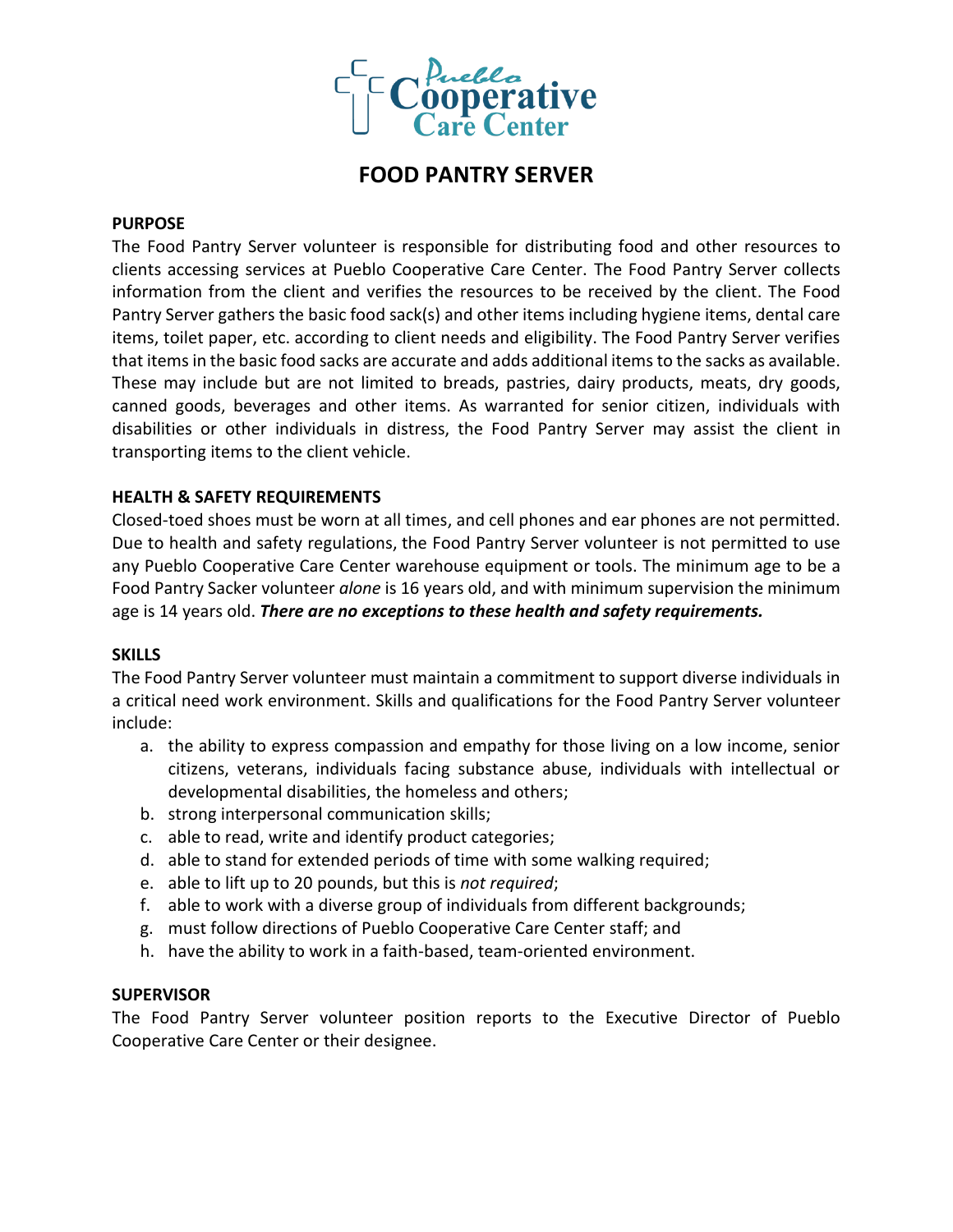

#### **DESIRABLE CHARACTERISTICS**

The Food Pantry Server volunteer must be reliable, trustworthy, maintain integrity, have patience, be punctual, understanding and empathetic to client needs.

#### **RESPONSIBILITIES**

Responsibilities and expectations for the Food Pantry Server volunteer position include:

- a. move foods from designated locations to the food packing table;
- b. place foods in sacks following specific rules and guidelines;
- c. checking the quality of sacks and verifying its contents once filled;
- d. marking all sacks with date and size;
- e. stock and reshelf foods in designated areas at end of shift;
- f. keep the sorting table and surrounding area clean, neat and within guidelines;
- g. assist in other work areas at Pueblo Cooperative Care Center as qualified and needed.

## **WORKSITE LOCATION** 326 West 8<sup>th</sup> Street

Pueblo, CO 81003

#### **ORIENTATION & TRAINING**

Every volunteer serving at Pueblo Cooperative Care Center is required to complete a volunteer application prior to starting in any position. Program-specific orientation and job training are provided by the staff at Pueblo Cooperative Care Center followed by on-the-job training with individuals serving in that position. One-on-one mentoring with staff and experienced volunteers will be provided. As warranted, a volunteer may be requested and is expected to attend in-service education sessions as needed.

#### **TIME COMMITMENT**

Shifts for volunteers can vary depending on the position an individual is volunteering for. All volunteers are asked for a commitment of a minimum of three and a half (3.5) hours per day, one day per week for six months. An individual's ability to maintain this commitment is expected.

#### **MORNING MEETING**

Every volunteer is expected to attend the morning meeting each day they volunteer their services to receive all staff updates and the distribution of current information. Staff, volunteers and invited guests meet every morning, Monday through Friday at 8:40 a.m. to review available services, discuss upcoming events and activities, address security concerns and share in development activities including presentations, awards, recognitions, birthday celebrations and more. At the conclusion of the morning meeting, those who choose to participate in a prayer gather together and pray. Prayers are offered for Pueblo Cooperative Care Center, its volunteers, individual requests, names listed on the prayer list, clients and their prayer requests obtained from the prayer box. The decision to pray is entirely up to the volunteer and their decision to participate (or not) will be respected and honored. Group prayers are only offered at this time each day.